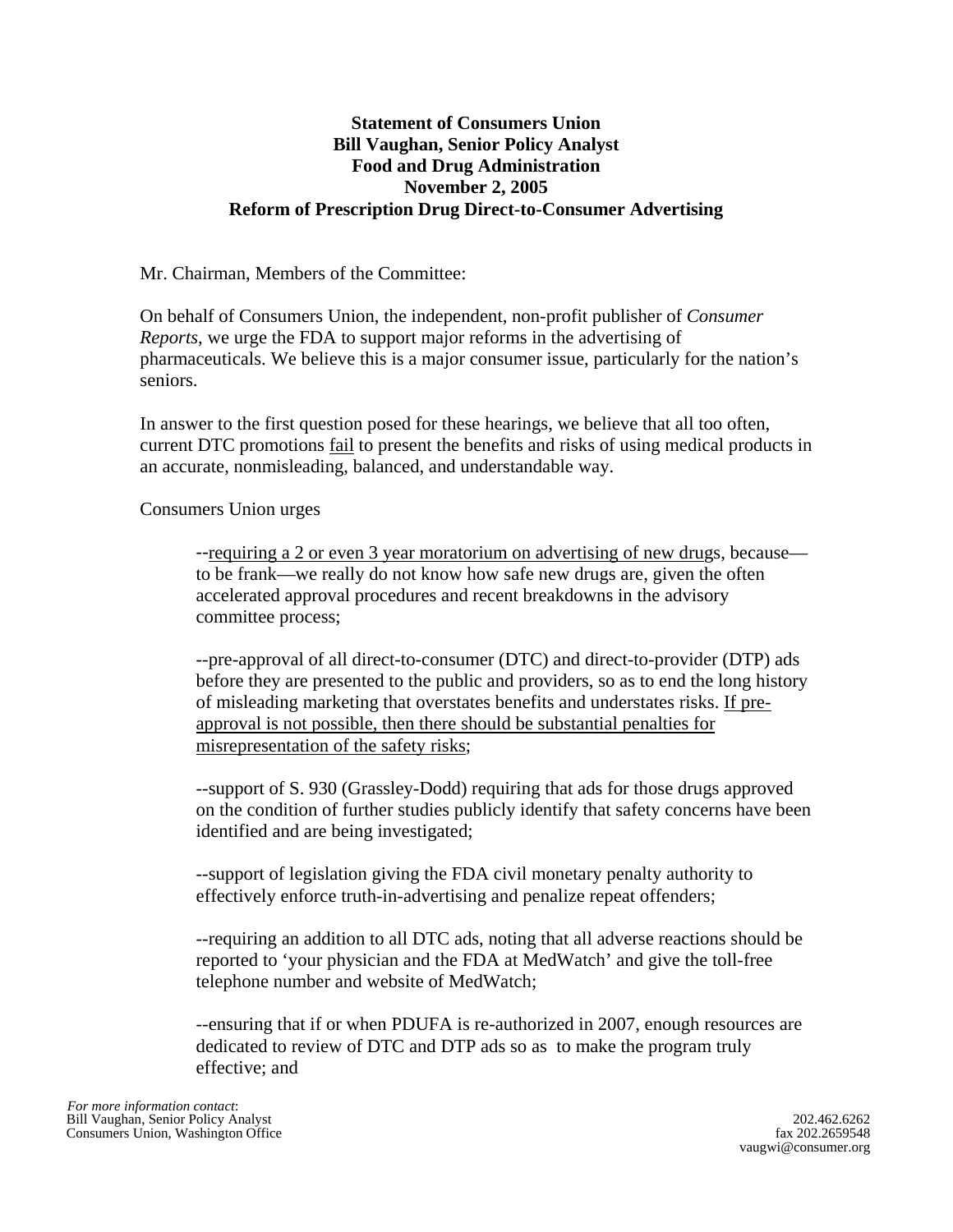--developing a system where drug manufacturers may support a public service announcement fund to educate—through objective NIH, CDC, or AHQR materials—the public about under-treated and under-diagnosed diseases and conditions

#### **Why we believe advertising reforms are needed: Moratorium on Advertisement of Newly Approved Drugs**

It is clear that some drugs with unacceptable safety risks are being approved.<sup>[1](#page-1-0)</sup>

Lots of people have died and been injured under the current system, which emphasizes getting drugs to market, while giving short shrift to determining the safety of those drugs once they are used by millions of Americans.

The recent decision of the FDA Advisory Panel on psychiatric drugs October 25 illustrates this problem: rather than slow the entry of new drugs by requiring longer testing, the panel wanted—and the FDA appears to be agreeing—almost immediate approval. The result will be the marketing of more drugs that we do not fully understand and that may have higher risks (and fewer benefits) than we can detect in short trials.

The public wants quick access to drugs that may be life-saving. They want safe drugs. They also want more affordable drugs.

Achieving everything that the public wants is possible, but it will require the FDA to gives as much organizational attention and resource to post-approval safety studies as it gives to speeding up the approval of new drugs. It also will require the FDA to acknowledge that during the two or three years after a drug has been introduced to the market, vital information is lacking as to whether these drugs are safe, if they should be used on older people, or those with co-morbidities, etc.

In short, we don't know if the new drugs are safe in the long-run on large masses of people, and we should not be advertising them to millions until we have a clearer understanding of risks that cannot happen from limited clinical trials..

Here's an ad from a patient database company that appeared about two months ago in a newsletter read by many in the drug world:

*"How many prescriptions…* 

 *"How many weeks in market…* 

<span id="page-1-0"></span><sup>&</sup>lt;sup>1</sup> While the final approval decision is unclear, the failure of the Advisory Committee process (and of the FDA to highlight problems for the Advisory Committee) in the recent Muraglitazar/Pargulva review is just one more example of on-going problems. Even when a safety problem is detected, the response can be inadequate from a consumer standpoint. For example, in October, 2005, in the case of pemoline (Cylert) with its unacceptable liver toxicity problem, remaining supplies will be allowed to be sold, rather than recalled and destroyed. We hope there will be no "final clearance" ads for this drug!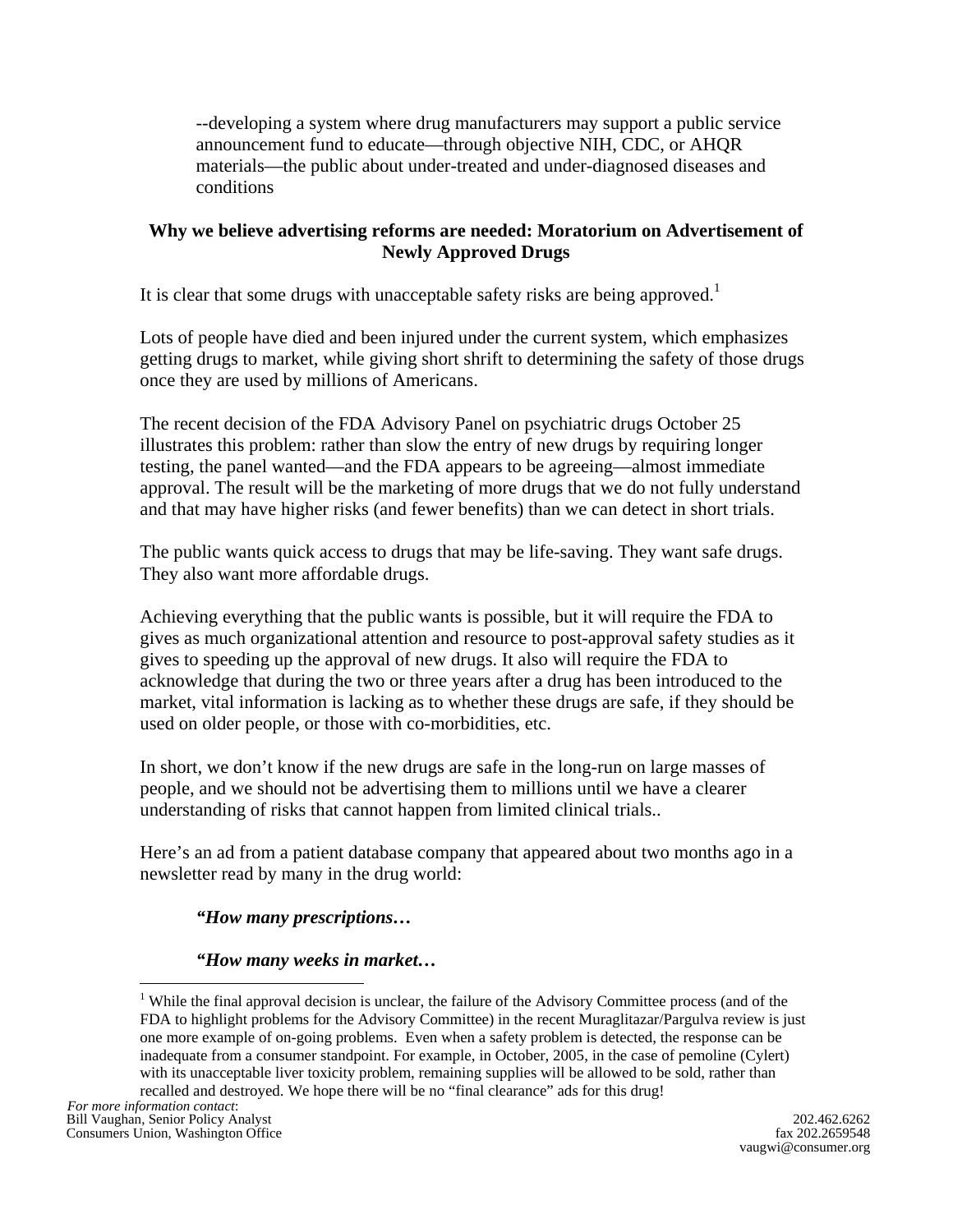## *UNTIL YOU'RE CONFIDENT THAT YOUR DRUG IS SAFE?"*

If you showed that ad to the average consumer on the street, they would be shocked. They assume and expect that FDA-approved drugs are safe. Vioxx—and almost weekly headlines for the past two years—have shaken their confidence. But the average consumer doesn't think they are the guinea pig this ad correctly describes. The public has no idea how few people are actually studied in many clinical trials. $<sup>2</sup>$  $<sup>2</sup>$  $<sup>2</sup>$ </sup>

The only way to mitigate the damage of quick approval of drugs tested on a thin population base is to ban mass advertising for the first two to three years after a drug has been approved. Two-thirds of all drug withdrawals occur within the first three years of release, so a three-year moratorium would result in a major reduction in the use of drugs eventually found unacceptably risky.<sup>3</sup> Therefore we support Senator Frist's call for a twoyear moratorium on drug advertising. We support Rep. Sherrod Brown's bill (HR 3696) for a two-year moratorium, and Representatives Jo Ann Emerson and Rosa DeLauro's proposal for a three-year ban (HR 3950).

Of course, the Vioxx example is the poster child for why drugs approved for a limited problem should not be mass marketed to hundreds of millions until we know more about their effects over a longer period of time. It is possible that the dangers of this drug would have come to light after use by a much smaller population. Thousands of lives possibly would have been saved and tens of thousands of heart attacks avoided if the product had not been so aggressively marketed. And the company would be saving billions of dollars in litigation costs.

Limits on mass marketing of new drugs are particularly important for the senior community and people with disabilities. Attached is a fact sheet we have prepared on why drug safety is especially important for seniors and how the elderly are disproportionately impacted by adverse drug events. Advertising of newly approved drugs that have not been adequately tested on seniors and those with multiple conditions has—and will in the future—result in harm and even death. Until we understand better the impact of a drug on a large and diverse population and especially on seniors, its advertising should be limited.

#### **Repeated, Continuing Violations of Ad Regulations Points to the Need for**

<span id="page-2-0"></span> $2^2$  A recent example is the discussion in the Advisory Committee on Endocrinologic & Metabolic Drugs, September 8, 2005, where they discussed the safety of the inhaled insulin powder Exubera in lung patients, based on two tests on 27 and 30 patients, respectively. (*The Pink Sheet*, September 12, 2005, p. 7)

<span id="page-2-1"></span> $3$  Matthew F. Hollon, MD., "Direct-to-Consumer Advertising: A Haphazard Approach to Health

Promotion," JAMA, April 27, 2005. Vol. 293, No. 16, p. 2032.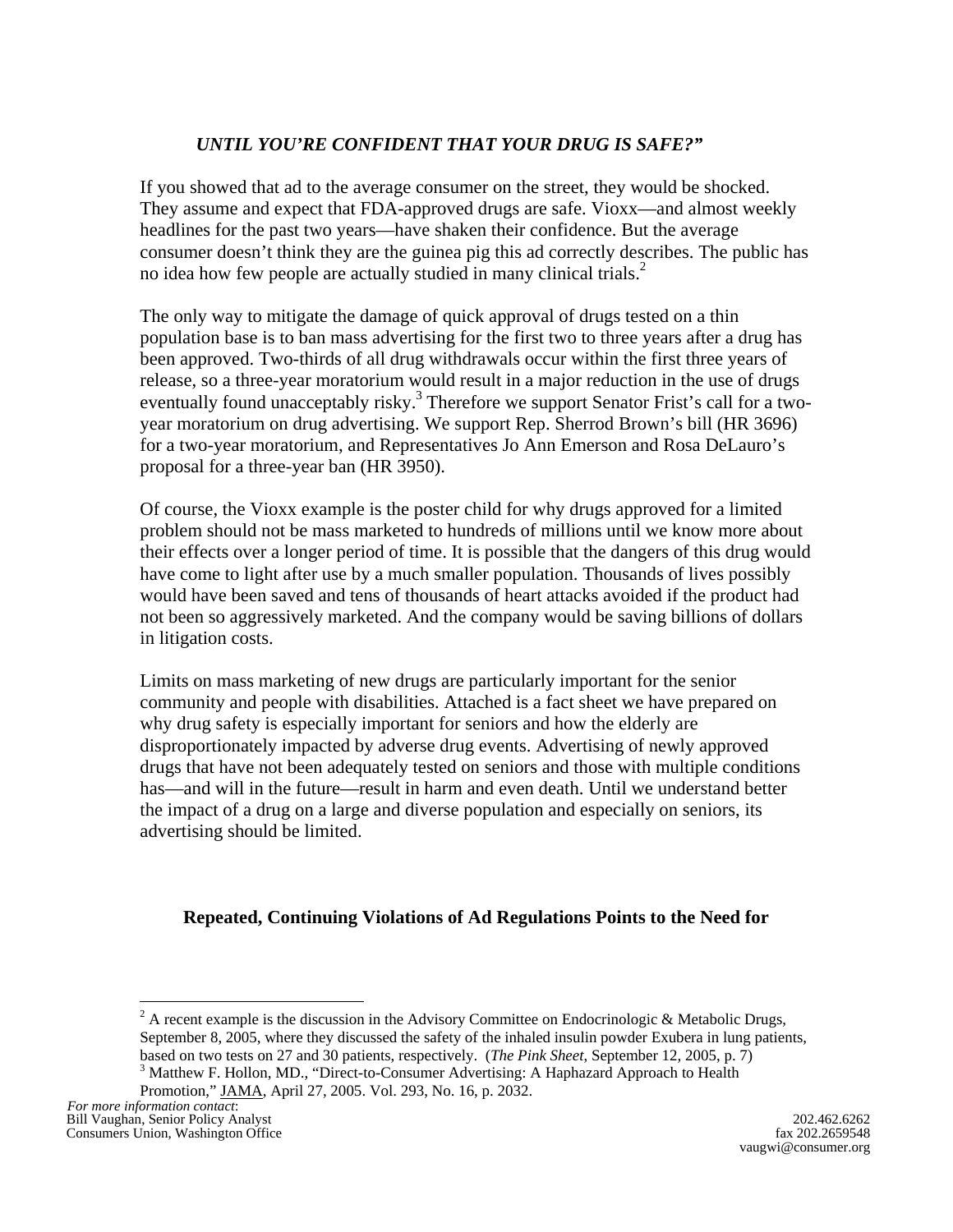#### **Review and Approval of Advertisements Before They Are Used on the Public and Providers—and the Need for Civil Monetary Penalty Authority to Put Teeth into the Rules**

It is the nature of for-profit companies to display their products in the best light possible and to minimize discussion of risks and downsides. The history of FDA-industry relations is a tale of companies pushing the limit, repeatedly overstating benefits and understating dangers. Given the incentives to earn the highest profits, that's not going to change. But since the health and safety of the public is at stake, it should be regulated.

Unlike some others who have spoken in the last two days, we do not believe there is a Constitutional right to harm your fellow citizens for profit. Just as I hope we all agree there is no right to yell fire in a crowded theater, there is no right to promise improved health but hide possible disastrous side effects.

Consumers Union has been working on the issue of drug ads for a long time, with a June 1996 report and a February 2003 report entitled, *"Free Rein for Drug Ads? A slowdown in FDA review has left consumers more vulnerable to misleading messages."* This report details our analysis of FDA regulatory letters relating to ads, both direct-to-providers and direct-to-consumers (DTC), issued between January 1997 and November 2002.<sup>[4](#page-3-0)</sup> We found

a broad and disconcerting range of misleading messages: ads that minimized the product's risk…; exaggerated its efficacy; made false claims of superiority over competing products; promoted unapproved uses for an approved drug; or promoted use of a drug still in the experimental stage.

A reading of recent regulatory letters seems to indicate a welcome up-turn in strong warning letters, for which we congratulate the FDA. We particularly appreciate the emphasison ensuring that the risks of a drug are given more prominence.<sup>5</sup> But it appears that the overall level of policing of promotions is still down from the previous decade and that nothing has changed in the type of abuses detected.

Companies are repeatedly warned about similar violations, all too often after the ad campaign has ended and the public damage done. In our 2003 report, we noted how the maker of Claritin had received a total of 11 regulatory letters about problems with their ads. With these kinds of repeat warnings, one gets the strong impression that many in the industry are just scoffing at the requirements, or as someone has said, 'the FDA is just playing a game of whack a mole,' as it tries to stop DTC and DPC abuses. This disregard for the rules and regulations is why the law should be changed to permit imposition of major civil monetary penalties (CMPs) violations, especially repeat violations.

<span id="page-3-1"></span><span id="page-3-0"></span><sup>&</sup>lt;sup>4</sup> We will be updating this study in the next few months.

<sup>&</sup>lt;sup>5</sup> The Pink Sheet, August 1, 2005, "FDA Ad Division Letter Shows Focus on Prominence of Risk Information. P. 7.

*For more information contact*: Bill Vaughan, Senior Policy Analyst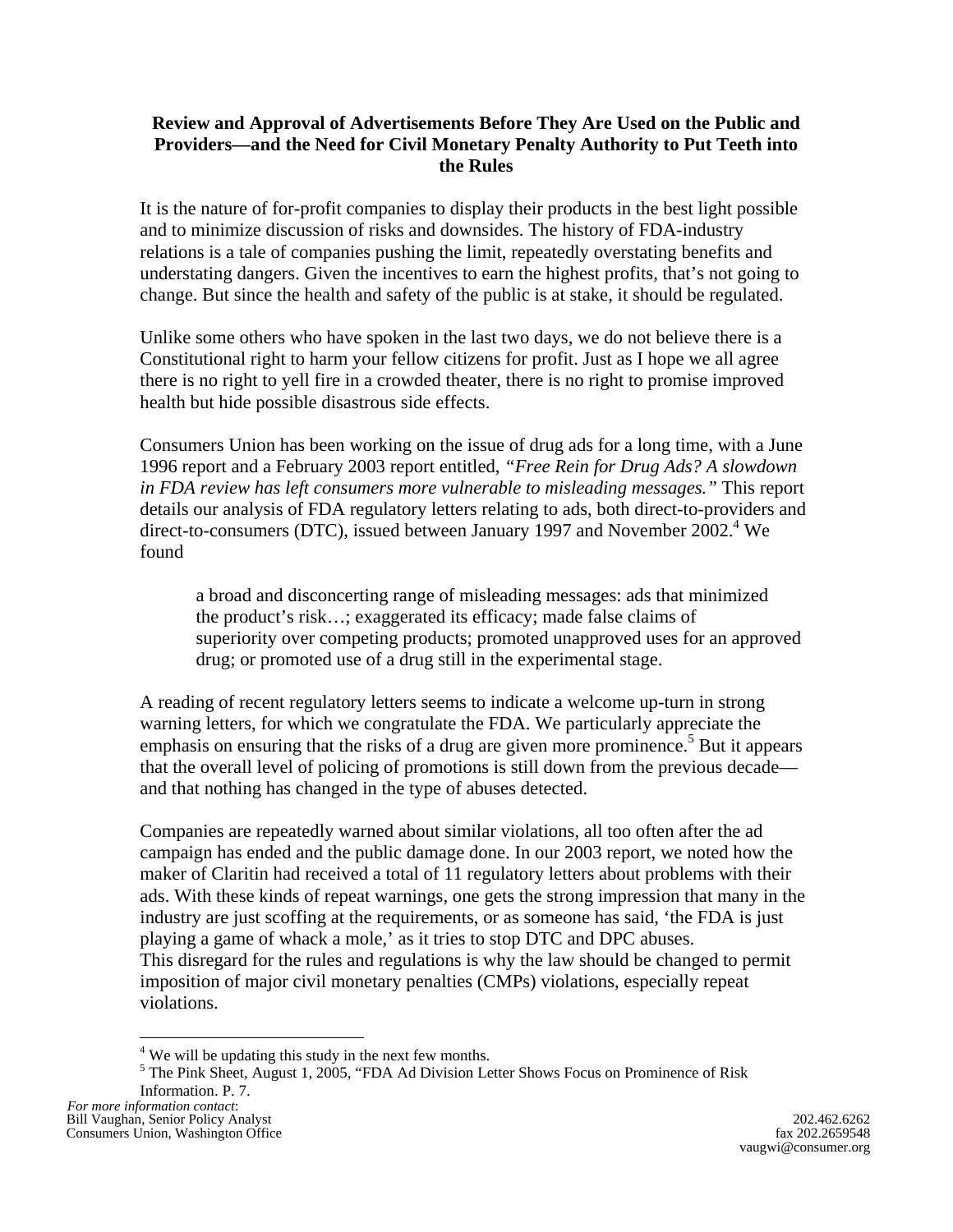Since the industry has so consistently failed to comply with the rules and regulations, we urge that FDA review and pre-clearance of all DTC and DTP be required. If the FDA decides not to proceed with this recommendation, it should require corrective ads and take other enforcement action (and seek civil monetary penalty authority) for any violations of truth and accuracy so that all manufacturers will *want* to have pre-clearance.

We especially support legislation by Senators Grassley and Dodd (S. 930) that would, among a number of important safety provisions, require review of advertising materials for all drugs for which postmarket study requirements have not been fulfilled and require enhanced disclosures to the public about the safety uncertainties that may accompany the drug.<sup>[6](#page-4-0)</sup> Not only would this provision help consumers understand the possible risks of a drug, but it would be a major incentive to manufacturers to actually complete post-market study commitments.

#### **Use DTC ads to promote MedWatch and the Improved Reporting of Adverse Drug Events**

Currently, it is believed the adverse drug event reporting system catches only 1 to 10 percent of adverse incidents. In the long-term, we hope that increased availability and use of large medical data bases will bring more predictability to the detection of adverse events. But in the meantime, increased reporting and use of MedWatch would help in the earlier detection and better analysis of problems. All DTC ads should contain information on how patients should report unusual side effects to their doctor and/or the FDA MedWatch system.

#### **Adequate Resources**

The FDA needs more resources — and it certainly should not be part of any 1 or 2 percent across-the-board cut in government spending. Our recommendations for preapproval and better, more aggressive monitoring of DTC and DPC will certainly require more dollars; even PhRMA's voluntary proposal is predicted to increase the FDA's workload. The current review program has consistently been "a day late" in catching problematic ads—in part because it is "a dollar short." In this case, many dollars short. We urge that you request additional resources in your FY 2007 budget to ensure safe and accurate promotions. But in the long-run, the Federal government faces enormous longrange funding problems. The Congressional Budget Office projects major deficits through 2015 while many analysts expect deficits to trend toward the half trillion dollar a year mark unless major policy changes are made. Relying on increased general Treasury funding in the next few years is probably unrealistic. Therefore, if and when PDUFA is

1

<span id="page-4-0"></span> $6$  We also have endorsed the provision in S. 930 that would require review of advertising and promotional materials for new drugs for the first two years after approval and require improved risk communication to consumers in those materials. But as stated earlier, we also strongly support the much stronger proposal to prohibit such ads for the first two or three years a drug is on the market.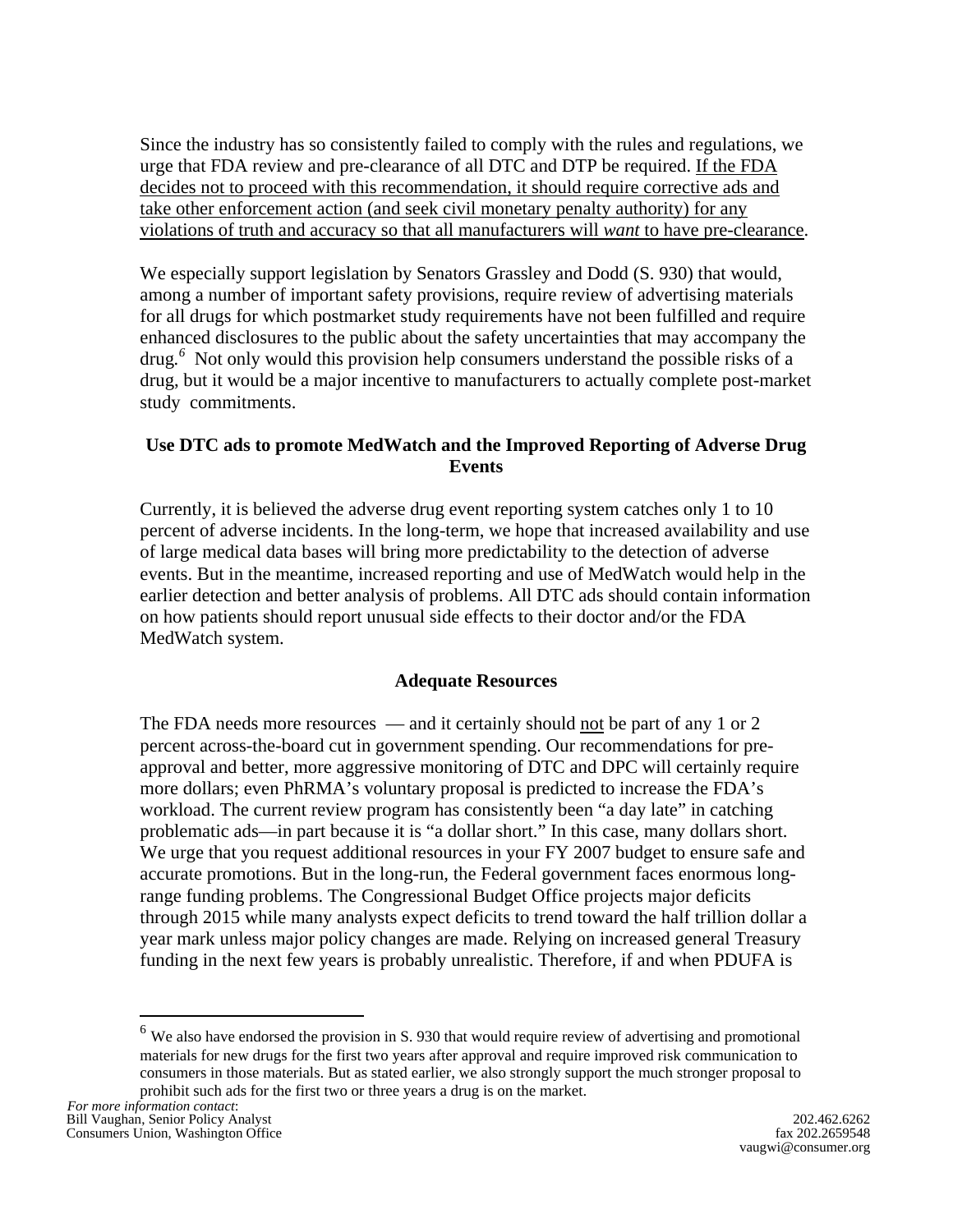renewed in 2007, we hope you will propose that some of the user fee funding be used to ensure truthful, honest prescription drug promotion.

#### **Public Service Announcements**

It is said that ads help educate the public about health problems—for example, the serious problem of depression that has often been tragically hidden in our society. Consumers Union believes that ads which explain a condition or problem and urge people to check with their physician have a role, and some polls show that consumers like this kind of information. The recent study by Doctors Kravitz, Epstein, Feldman and others in the April 27, 2005 issue of JAMA makes this point:

 The results of this trial sound a cautionary note for DTC advertising but also highlight opportunities for improving care of depression (and perhaps other chronic conditions) by using public media channels to expand patient involvement in care.

More bluntly, the researchers wrote:

 One interpretation [of the study results] is that more neutrally couched [patient] requests, generated from noncommercial sources, might not produce so furious a rush [by doctors] to comply [with patient requests] in clinically equivocal situations [i.e., where it is not appropriate].<sup>[7](#page-5-0)</sup>

As JAMA editorialized on the Kravitz research:

 "Decisions to advertise a specific product to the public do not necessarily reflect superior safety, efficacy, or the interest of the public's health but rather calculations of return on investment. Driven by this financial interest, the domination of health-related communication by companies with drugs to sell will, by its very nature, lead to problems unless balanced by educational efforts geared to public rather than private good.<sup>8</sup>

Ideally, such ads about under-treated diseases and conditions would be run as public service announcements objectively developed by NIH or AHQR. They could be financed by contributions from the industry, assuming that manufacturers support a totally objective educational campaign. As the American College of Physicians recently testified

<span id="page-5-0"></span><sup>&</sup>lt;sup>7</sup> "Influence of Patients' Requests for Direct-to-Consumer Advertised Antidepressants: A Randomized Controlled Trial," JAMA, April 27, 2005. Vol. 293, No. 16, p 1995ff. Today's testimony of Commercial Alert in which more than 200 Medical School Professors Condemn DTC Advertising is even clearer:

 <sup>&</sup>quot;Prescription drug advertising is not educational. It is inherently misleading because it features emotive imagery and omits crucial information about drugs and their proper use, as well as about side effects and contraindications that can be found on the full FDA-approved label.

<span id="page-5-1"></span><sup>&</sup>lt;sup>88</sup> Matthew F. Hollon, MD., "Direct-to-Consumer Advertising: A Haphazard Approach to Health Promotion," JAMA, April 27, 2005. Vol. 293, No. 16, p. 2032.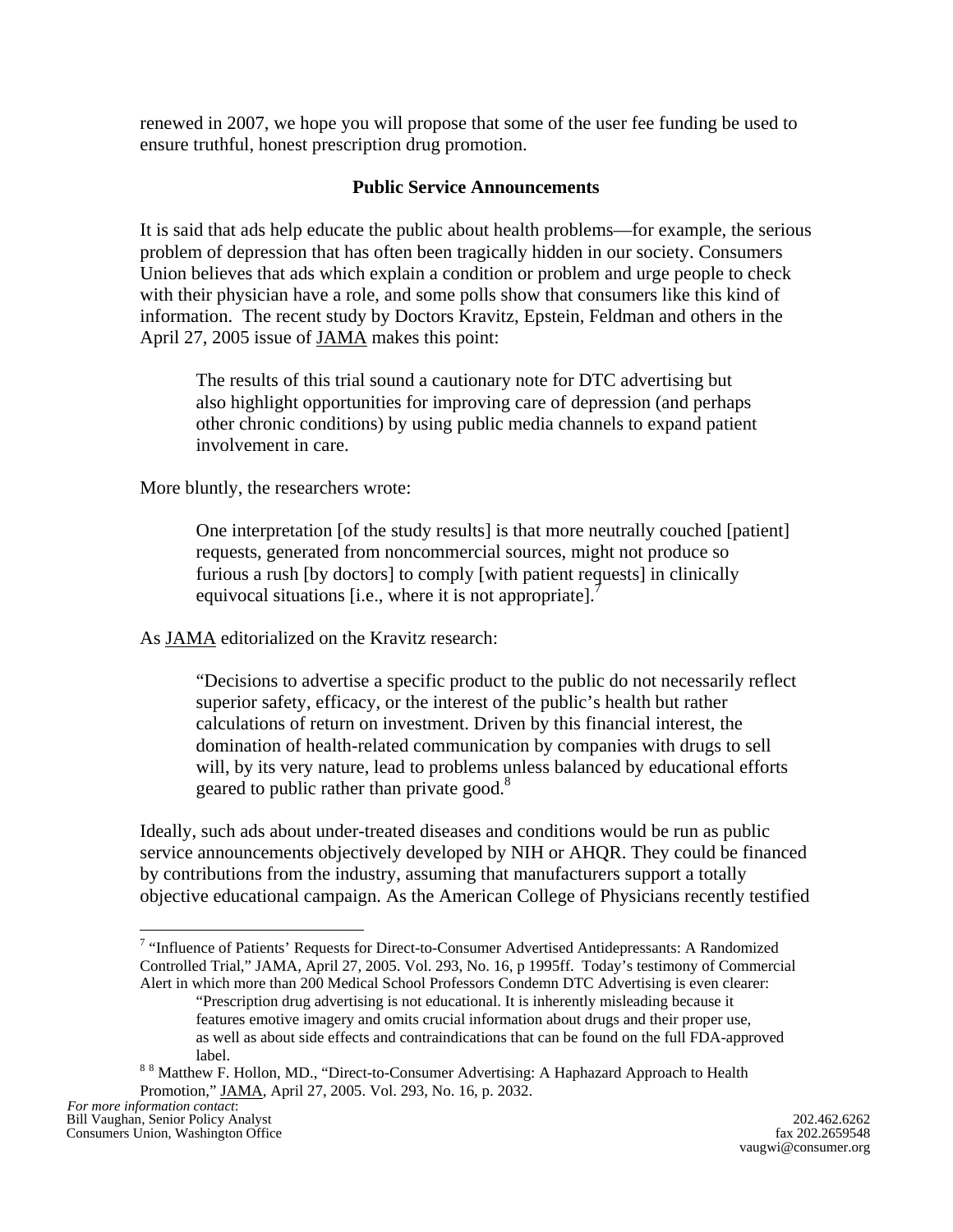before the Senate Special Committee on Aging on Sept. 29, a number of companies have made unrestricted grants for such educational work, and we hope more of this could be done in the future. We believe, however, that when ads push a particular drug, serious problems can and do follow (as demonstrated by the Kravitz research just cited).

### **DTC a Factor in Rising Health Care Costs**

We also believe that advertising drives up costs—and health care costs are certainly one of the leading consumer issues of our times. Every dollar spent on advertising is a dollar added to America's health care costs. We spend about 50% more of our GDP on health care than other industrialized nations, but with questionable results and benefits. Once the New Zealanders end their DTC, we will be the only Organization for Economic Cooperation and Development nation that still allows pill advertising – which may be one factor in explaining why our health costs are so high. We believe advertising increases sales of what are often the most expensive prescriptions and thus accelerates the rate of health inflation, which in turn compounds our nation's health insurance and un-insurance problems. For example, the heavy advertisement of expensive brand drugs and their continued sales despite the availability of cheaper and comparable generics (which are almost never advertised) contributes to our nation's health cost inflation.<sup>[9](#page-6-0)</sup>

#### **The Need to Help Consumers Choose the Most Effective, Safe Drugs: Consumer Reports Best Buy Drugs Campaign**

Further, the drugs being promoted may or may not be the most effective and safest medicines. We believe that the government should require more scientific, evidencebased studies to help the public understand which drugs are truly effective and safe—and how drugs compare in effectiveness. Consumers Union has combined drug pricing information with the data from the Drug Effectiveness Review Project led by Oregon's Health and Science University to make recommendations to consumers on what is the Best Buy Drug. We believe these recommendations can save consumers hundreds and thousands of dollars per year by encouraging the use of the most effective, safe, and best priced drugs.

The DERP project is being used by 14 states to assist in the development of their public program preferred drug lists (PDLs). This helps ensure that the most effective drugs are made available to Medicaid patients, state retirees, and others. A number of states have also shown how the use of these evidence-based PDLs can be used to save millions of dollars through competitive bidding procedures. To the extent the FDA can require good clinical comparative trials, you will help the DERP process and help the States improve the quality of their drug insurance programs, thus saving lives and dollars.

<span id="page-6-0"></span><sup>1</sup> <sup>9</sup> For data on the growth in prescriptions for the mostly heavily advertised drugs, see the Statement of the American College of Physicians to the Senate Special Committee on Aging, September 29, 2005. p. 2.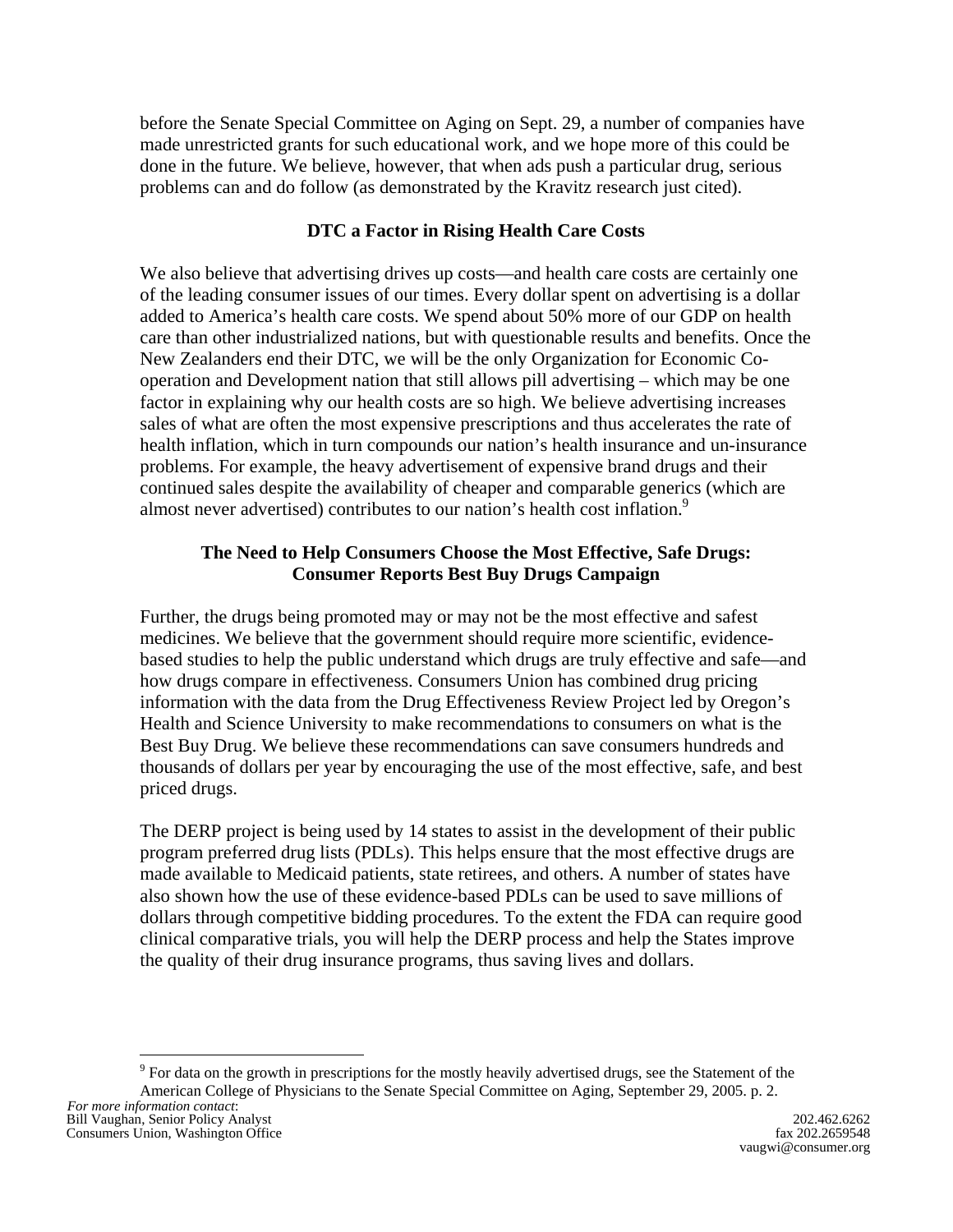# **The Need for Supervision of Direct-to-Provider Promotions**

While the subject of your hearing today is DTC, we believe the same types of problems are occurring in the direct-to-provider (DTP) advertising world, resulting in serious distortions in the quality of prescribing. It appears that DTP spending is about 6 to 7 times larger than DTC. The direct selling to doctors through armies of detail personnel is the unseen part of the drug advertising iceberg. It is an area where there have been frequent documented abuses. We hope that you will also focus on this often hidden world where so many billions are being spent to influence prescribing physicians.

#### **Conclusion—and a Request for Urgency**

In conclusion, we hope the FDA will immediately propose administrative changes and support legislative reforms in the area of DTC. There was one press report this August indicating that these hearings were the beginning of a process that might take four years. We hope there is a greater sense of urgency and that you will make regulatory changes and support legislative changes—on a much faster timetable. We do believe that faster action will help prevent or minimize future Vioxx-type incidents, with their attendant deaths and injuries.

Thank you for your consideration of these recommendations that we believe will help improve the quality and safety of health care in the United States, and moderate the rate of health care inflation.



# **Drug Safety & Seniors**

# **ILLNESS AND INJURY AMONG SENIORS**

- Eighty-eight percent of those over 65 years of age have at least one chronic health condition,such as heart disease, cancer, stroke, and diabetes.<sup>i</sup> Many suffer from multiple conditions—often known as the complex chronically ill. Arthritis and related conditions are the leading cause of disability in the U.S. affecting nearly 43 million Americans, most of them elderly.<sup>[ii](#page-10-1)</sup>
- Older adults are at higher risk for many types of injuries that can lead to death or disability. Each year, about 35% to 40% of adults 65 and older fall at least

*For more information contact*: Bill Vaughan, Senior Policy Analyst Consumers Union, Washington Office

202.462.6262 fax 202.2659548 vaugwi@consumer.org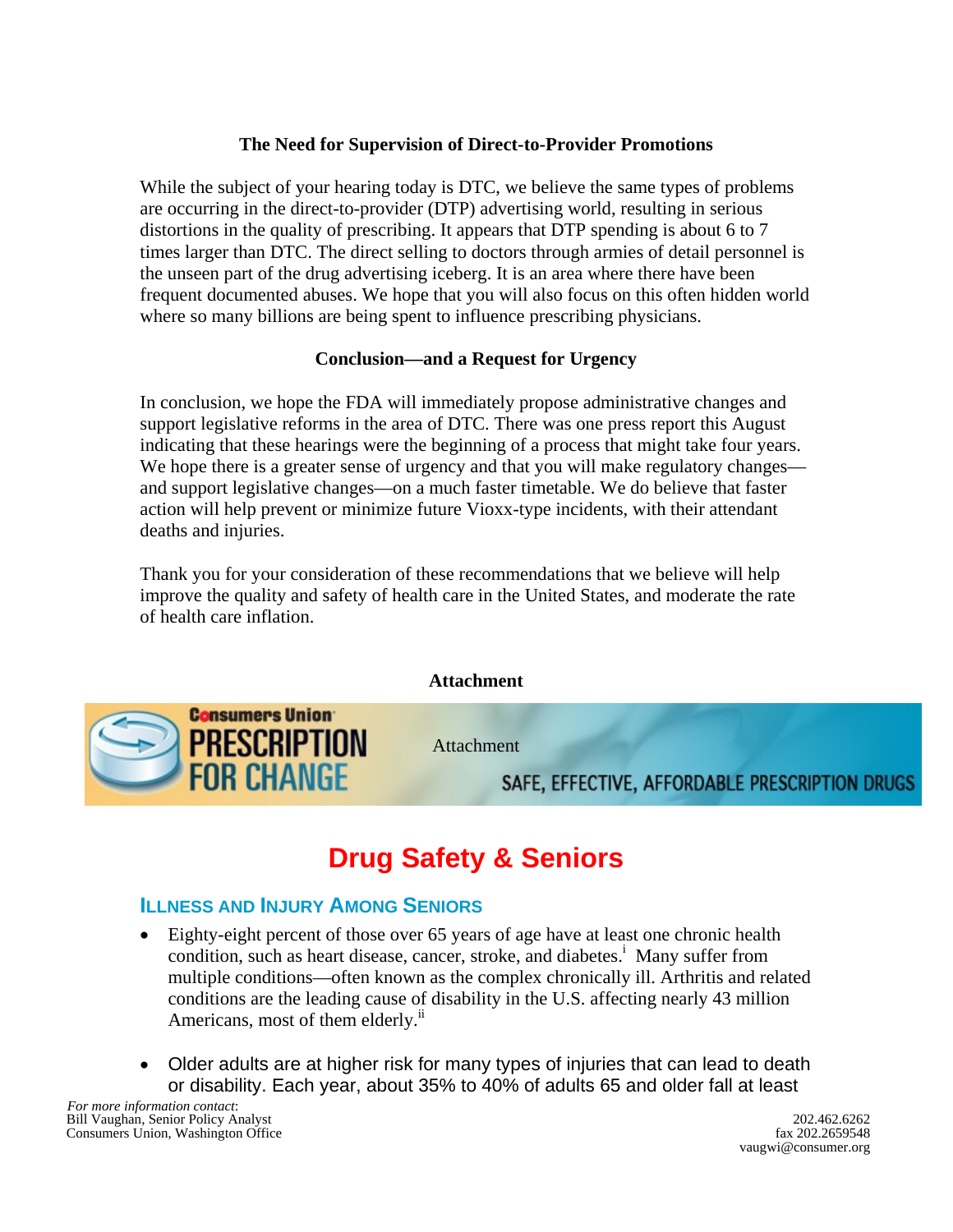once. Suicide rates increase with age and are very high among those 65 vears and older.  $^{\text{iii}}$  $^{\text{iii}}$  $^{\text{iii}}$ 

• More than 4.3 million voluntary visits to doctors and hospitals in 2001 were for treatment of adverse drug effect, compared to 2.7 million such visits in 1995. People over 65 were particularly impacted. Nationally 11-15 people per 1000 had an adverse event. For seniors, the figure was 56.8 per 1000 for those 65 74 and 34.7 per 1000 for those 75-plus.<sup>[iv](#page-10-3)</sup>

# **PRESCRIPTION DRUG USE AMONG SENIORS**

- Seniors represent 13% of the total population, but account for about 34% of all prescriptions dispensed and 42% of all prescription drug spending. $\overline{v}$
- Nine out of 10 seniors report taking at least one prescription drug and nearly half of those taking one drug report taking five or more different drugs daily.<sup>[vi](#page-10-5)</sup>
- People over age 65 fill, on average, up to 4 times as many prescriptions annually compared to younger adults, and up to 5 times as many compared to patients under  $19.$ <sup>vii</sup>
- Women over age 65, fill, on average 7 more prescriptions (27.2) annually compared to men of the same age  $(20.3)$ .<sup>[viii](#page-10-7)</sup>
- Fifty-four percent of all seniors have more than one prescribing physician and onethird have their prescriptions filled by more than one pharmacy.<sup> $\hat{x}$ </sup> One study found that one in ten seniors was prescribed medications by more than *six* doctors and one in three used more than *four* different pharmacies. $^x$  $^x$
- Rates of metabolism and liver and kidney effectiveness change as people age. These rates can be further complicated by the number of drugs seniors take. $x_i$

# **WHY DRUG SAFETY REFORM IS A SENIOR ISSUE**

- **FDA's current pre-approval drug safety system fails to detect unique risks to seniors** 
	- Pre-approval clinical drug trials (Phase II and III trials) are generally conducted using **younger, healthier subjects who are not taking any other prescription drugs**. Twenty-seven percent of patients treated for a common type of massive heart attack are older than 75, yet those over 75 make up only 15% of those in heart medicine clinical trials.<sup>[xii](#page-10-11)</sup>
	- As a result, the trials may not detect safety problems likely to occur under conditions of actual use by an increasingly elderly patient population, such as:

*For more information contact*: Bill Vaughan, Senior Policy Analyst Consumers Union, Washington Office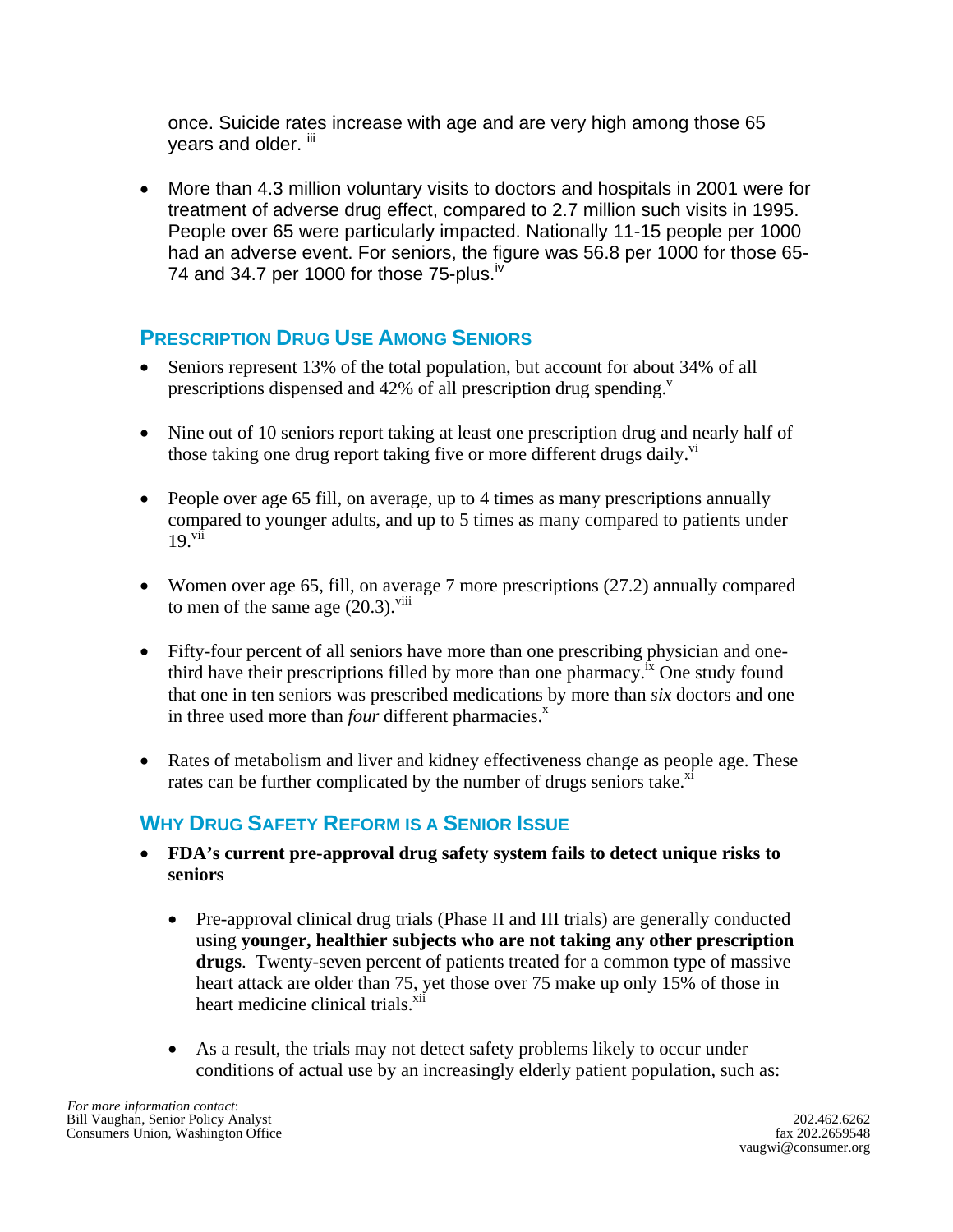- o the potential for adverse interactions with other drugs commonly prescribed to seniors—a particular problem for seniors taking multiple medications and using multiple doctors.
- o risks arising from the unique metabolism and excretion rates of the elderly.
- o risks to patients with health problems other than the indication being tested in the trial. For the elderly with multiple chronic conditions, this presents significant risk. (For example, the VIGOR trial for testing gastrointestinal effects of Vioxx excluded patients with recent cardiovascular events or on aspirin, confounding results on cardiovascular risks of the drug.<sup>xiii</sup> As a result, physicians treating arthritis patients with prior cardiac history or at high risk for a cardiac event were unaware the painkiller might increase the risk of heart attack.)
- Pre-approval trials are generally of short duration—a few weeks or months—and often fail to detect risks from the long-term use more likely among elderly patients with chronic conditions.

# • **FDA's weak postmarket surveillance program fails to detect drug risks to the elderly after a drug is on the market**

- Though pre-approval trials are generally effective in evaluating efficacy, because they include a small number of subjects they often fail to detect safety risks that may become apparent from widespread use. For example, a strong, 'black box' warning was placed on certain antipsychotic drugs in April 2005, after an FDA analysis of 17 placebo-controlled clinical trials showed that elderly patients with dementia were 1.6 to 1.7 times more likely to die as those given the placebo.<sup>[xiv](#page-10-13)</sup>
- Because the elderly are more likely to be prescribed more drugs, they effectively become test subjects for postmarket safety. "The elderly are basically unstudied guinea pigs in the most-market approval phase of drug distribution," says Alta Charo, University of Wisconsin professor of medicine and bioethics.'[xv](#page-10-14)
- Once a drug is approved, FDA lacks authority to require drug sponsors to conduct postmarket safety or efficacy studies that could be used to evaluate unique issues facing elderly patients, such as:
	- o Long-term trials to detect safety issues not found in pre-approval trials
	- o Trials designed to test safety or efficacy in senior population
	- o Trials or other scientific studies to test potential interactions of the drug with others commonly prescribed to seniors
- In addition, once a drug is approved, FDA cannot require the drug sponsor to--